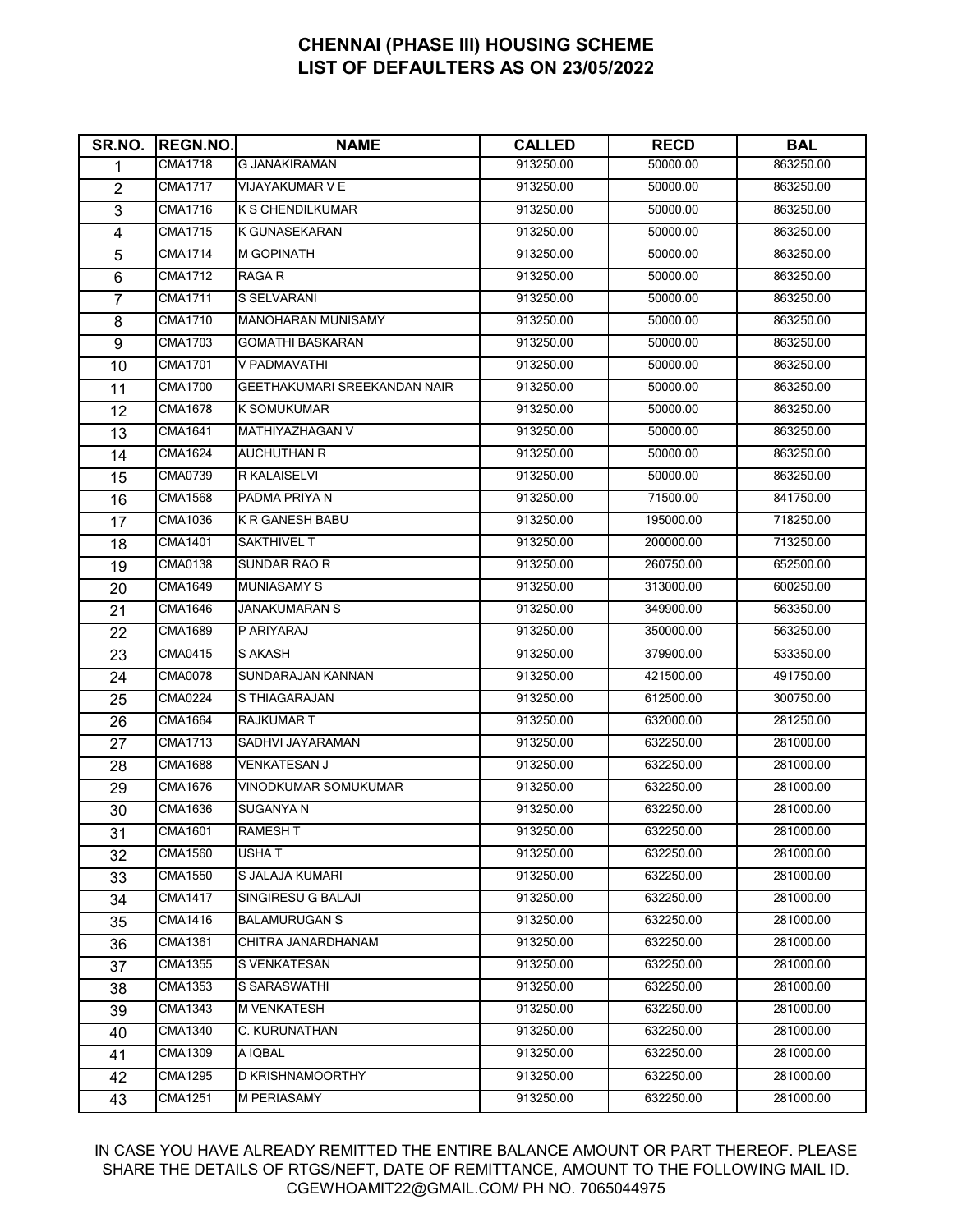| 44 | <b>CMA1250</b> | K JOTHI                  | 913250.00 | 632250.00 | 281000.00 |
|----|----------------|--------------------------|-----------|-----------|-----------|
| 45 | <b>CMA1244</b> | S PARAMESWARI            | 913250.00 | 632250.00 | 281000.00 |
| 46 | <b>CMA1230</b> | V SATHYA MOORTHY         | 913250.00 | 632250.00 | 281000.00 |
| 47 | <b>CMA1196</b> | KAPPALA VIJAYASHREE      | 913250.00 | 632250.00 | 281000.00 |
| 48 | <b>CMA1192</b> | N MANI                   | 913250.00 | 632250.00 | 281000.00 |
| 49 | <b>CMA1185</b> | V CHANDRAN               | 913250.00 | 632250.00 | 281000.00 |
| 50 | <b>CMA1181</b> | M MUTHUNATARAJAN         | 913250.00 | 632250.00 | 281000.00 |
| 51 | <b>CMA1177</b> | S HARIHARAN              | 913250.00 | 632250.00 | 281000.00 |
| 52 | <b>CMA1165</b> | PRATHEESHKUMAR A         | 913250.00 | 632250.00 | 281000.00 |
| 53 | CMA1157        | S SATHISH                | 913250.00 | 632250.00 | 281000.00 |
| 54 | <b>CMA1137</b> | <b>RAMNARESH S</b>       | 913250.00 | 632250.00 | 281000.00 |
| 55 | <b>CMA1118</b> | VIJAYANANTH P            | 913250.00 | 632250.00 | 281000.00 |
| 56 | <b>CMA1110</b> | <b>K HARIKRISHNAN</b>    | 913250.00 | 632250.00 | 281000.00 |
| 57 | CMA1087        | ULAGANATHAN D            | 913250.00 | 632250.00 | 281000.00 |
| 58 | <b>CMA1082</b> | <b>VINODH KUMAR S</b>    | 913250.00 | 632250.00 | 281000.00 |
| 59 | <b>CMA1080</b> | S SATHISH                | 913250.00 | 632250.00 | 281000.00 |
| 60 | <b>CMA1064</b> | P MARUMUTHU              | 913250.00 | 632250.00 | 281000.00 |
| 61 | CMA1051        | <b>K S SIVAKUMAR</b>     | 913250.00 | 632250.00 | 281000.00 |
| 62 | CMA1037        | <b>MALATHY NAGARAJAN</b> | 913250.00 | 632250.00 | 281000.00 |
| 63 | <b>CMA1020</b> | PETER PAUL Y             | 913250.00 | 632250.00 | 281000.00 |
| 64 | <b>CMA1007</b> | <b>T SARAVANAN</b>       | 913250.00 | 632250.00 | 281000.00 |
| 65 | CMA0999        | DHANALAKSHMI K           | 913250.00 | 632250.00 | 281000.00 |
| 66 | CMA0995        | SRIDARAN R               | 913250.00 | 632250.00 | 281000.00 |
| 67 | CMA0991        | <b>KARL MARX S</b>       | 913250.00 | 632250.00 | 281000.00 |
| 68 | CMA0983        | S VAIDEESWARAN           | 913250.00 | 632250.00 | 281000.00 |
| 69 | CMA0971        | K BALAJI                 | 913250.00 | 632250.00 | 281000.00 |
| 70 | CMA0961        | RATHISH NARAYANAN KUTTY  | 913250.00 | 632250.00 | 281000.00 |
| 71 | <b>CMA0947</b> | C RAJESH                 | 913250.00 | 632250.00 | 281000.00 |
| 72 | CMA0941        | RAMA KRISHNA S A         | 913250.00 | 632250.00 | 281000.00 |
| 73 | CMA0761        | LALITHA N B              | 913250.00 | 632250.00 | 281000.00 |
| 74 | CMA0723        | <b>GOVINDAN K</b>        | 913250.00 | 632250.00 | 281000.00 |
| 75 | <b>CMA0721</b> | <b>BARATHIMOHAN A</b>    | 913250.00 | 632250.00 | 281000.00 |
| 76 | CMA0718        | R SATHEES KUMAR          | 913250.00 | 632250.00 | 281000.00 |
| 77 | CMA0703        | N VENKATESWARLU          | 913250.00 | 632250.00 | 281000.00 |
| 78 | CMA0702        | A SURIBABU               | 913250.00 | 632250.00 | 281000.00 |
| 79 | CMA0658        | RAGHU RAMA TRIVENGADAM   | 913250.00 | 632250.00 | 281000.00 |
| 80 | CMA0626        | <b>M JAYASHREE</b>       | 913250.00 | 632250.00 | 281000.00 |
| 81 | CMA0585        | RAMESH L                 | 913250.00 | 632250.00 | 281000.00 |
| 82 | CMA0439        | N SIVABALASUBRAMANIAN    | 913250.00 | 632250.00 | 281000.00 |
| 83 | CMA0375        | <b>G RAGHU</b>           | 913250.00 | 632250.00 | 281000.00 |
| 84 | CMA0357        | V RAJA                   | 913250.00 | 632250.00 | 281000.00 |
| 85 | CMA0290        | R JAYENDRANATH           | 913250.00 | 632250.00 | 281000.00 |
| 86 | CMA0165        | VITHYA SANKAR NAVEEN     | 913250.00 | 632250.00 | 281000.00 |
| 87 | CMA0117        | SAVITHRI DEVI G          | 913250.00 | 632250.00 | 281000.00 |
| 88 | CMA0071        | <b>ASHWINI ROOPESH</b>   | 913250.00 | 632250.00 | 281000.00 |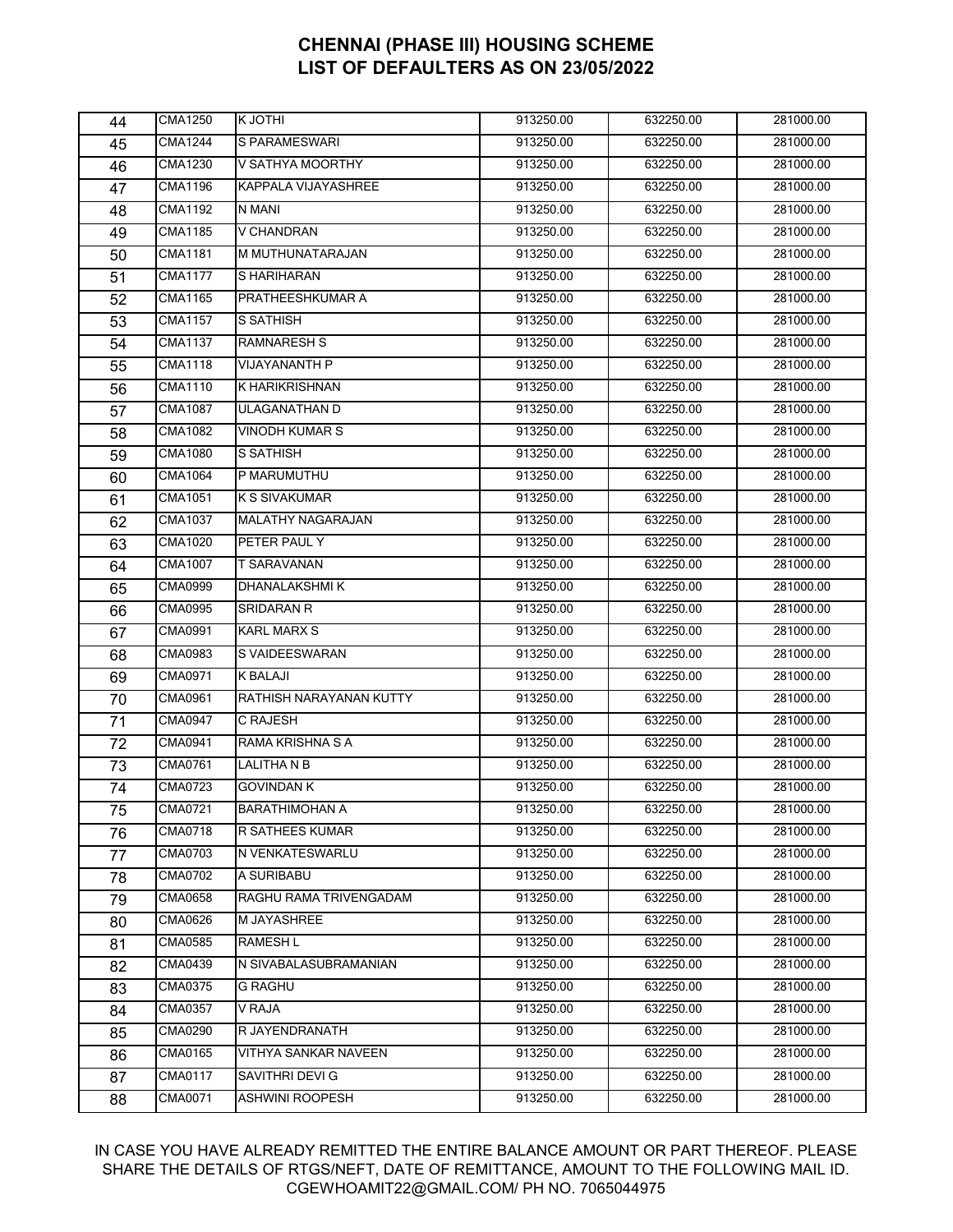| 89  | CMA1094        | E JAGANATHAN           | 913250.00 | 632278.75 | 280971.25 |
|-----|----------------|------------------------|-----------|-----------|-----------|
| 90  | CMA1409        | KALYANI J              | 913250.00 | 635000.00 | 278250.00 |
| 91  | CMA1549        | K DHARANI              | 913250.00 | 647250.00 | 266000.00 |
| 92  | CMA1398        | <b>BALAJID</b>         | 913250.00 | 647250.00 | 266000.00 |
| 93  | CMA1275        | JAMUNA V               | 913250.00 | 684000.00 | 229250.00 |
| 94  | <b>CMA1238</b> | A SRINIVASARAO         | 913250.00 | 702500.00 | 210750.00 |
| 95  | CMA1415        | G ARCHANA              | 913250.00 | 710000.00 | 203250.00 |
| 96  | CMA1198        | A RAVI GANESH          | 913250.00 | 713250.00 | 200000.00 |
| 97  | CMA0825        | IRAVICHANDRAN N        | 913250.00 | 810750.00 | 102500.00 |
| 98  | CMA0230        | <b>GOMATHY G</b>       | 913250.00 | 844366.00 | 68884.00  |
| 99  | CMA1467        | CHELLAPPA MUNUSWAMY    | 913250.00 | 853500.00 | 59750.00  |
| 100 | CMA1318        | BANUPRIYA              | 913250.00 | 856250.00 | 57000.00  |
| 101 | CMA0931        | GHANTASALA DURGAPRASAD | 913250.00 | 888250.00 | 25000.00  |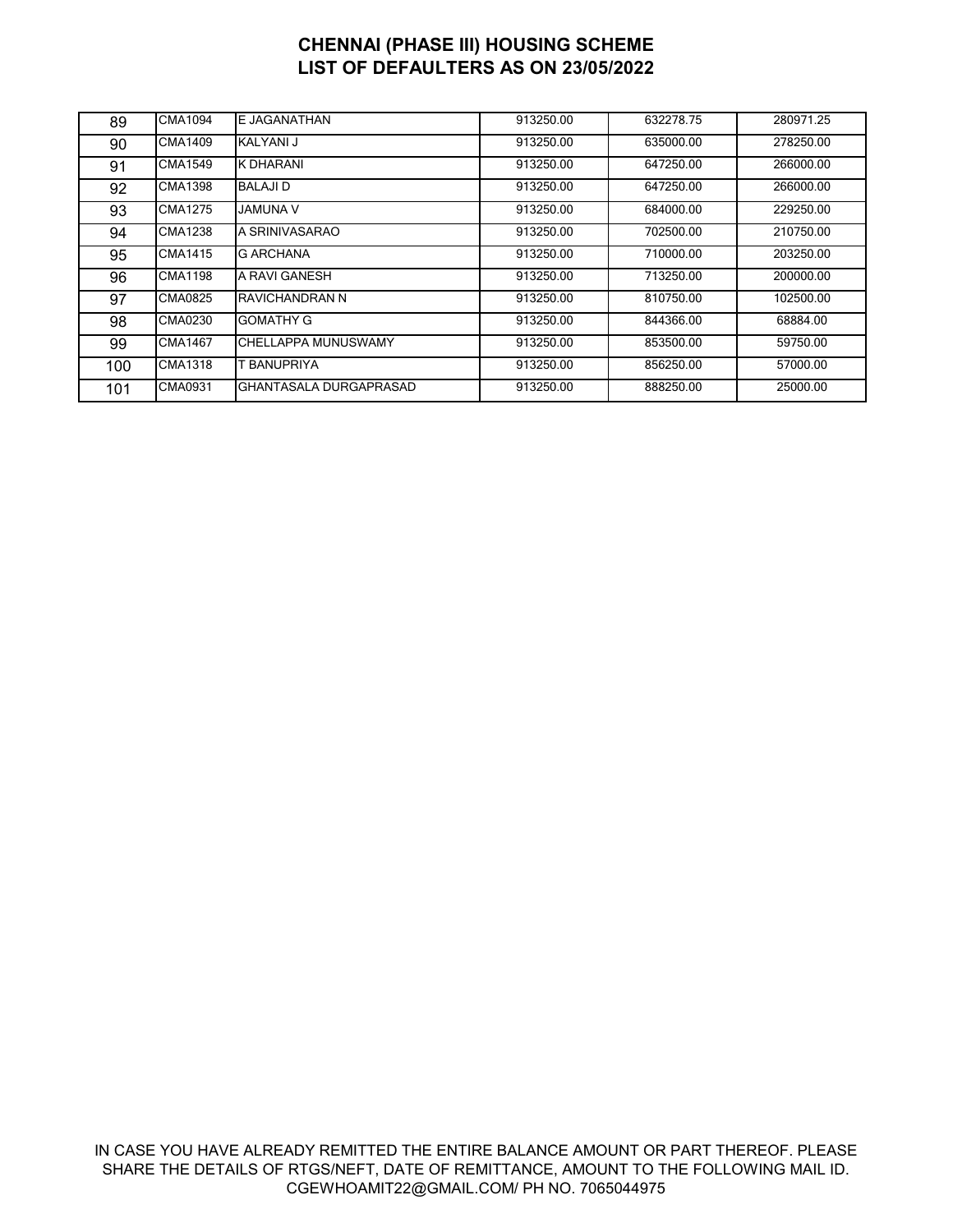| SR.NO.                  | <b>REGN.NO.</b> | <b>NAME</b>                | <b>CALLED</b> | <b>RECD</b> | <b>BAL</b> |
|-------------------------|-----------------|----------------------------|---------------|-------------|------------|
| 1                       | CMB1613         | <b>BALARAMAN CHANDRU</b>   | 1816750.00    | 50000.00    | 1766750.00 |
| $\overline{2}$          | <b>CMB1655</b>  | <b>MARUDHU PANDIA RAJA</b> | 1816750.00    | 50000.00    | 1766750.00 |
| 3                       | <b>CMB1665</b>  | S MANIKANDAN               | 1816750.00    | 50000.00    | 1766750.00 |
| $\overline{\mathbf{4}}$ | CMB0241         | <b>VIETNAM V</b>           | 1816750.00    | 100000.00   | 1716750.00 |
| 5                       | CMB0281         | <b>BALASUBRAMANIYAM K</b>  | 1816750.00    | 200000.00   | 1616750.00 |
| 6                       | <b>CMB1609</b>  | R JEYABALAN                | 1816750.00    | 279500.00   | 1537250.00 |
| $\overline{7}$          | CMB0970         | R SARAVANAN                | 1816750.00    | 632250.00   | 1184500.00 |
| 8                       | <b>CMB1019</b>  | C SEETHALAKSHMI            | 1816750.00    | 632250.00   | 1184500.00 |
| $\boldsymbol{9}$        | CMB1021         | T SUDALAIMANI              | 1816750.00    | 632275.00   | 1184475.00 |
| 10                      | CMB0193         | <b>SELVAM T</b>            | 1816750.00    | 913250.00   | 903500.00  |
| 11                      | <b>CMB0194</b>  | M SANTHAKUMAR              | 1816750.00    | 913250.00   | 903500.00  |
| 12                      | CMB0502         | A V T THIRUMAVALAVAN       | 1816750.00    | 1100000.00  | 716750.00  |
| 13                      | <b>CMB1188</b>  | A MUNIRAJA                 | 1816750.00    | 1191250.00  | 625500.00  |
| 14                      | <b>CMB0048</b>  | DEVARAJ D                  | 1816750.00    | 1257750.00  | 559000.00  |
| 15                      | <b>CMB0058</b>  | <b>M KATHIRAVAN</b>        | 1816750.00    | 1257750.00  | 559000.00  |
| 16                      | CMB0089         | M KUMARSWAMY               | 1816750.00    | 1257750.00  | 559000.00  |
| 17                      | CMB0101         | <b>M V SOMASEKAR</b>       | 1816750.00    | 1257750.00  | 559000.00  |
| 18                      | <b>CMB0166</b>  | J E MADHU BABU             | 1816750.00    | 1257750.00  | 559000.00  |
| 19                      | CMB0220         | AZHAGUDURAI A              | 1816750.00    | 1257750.00  | 559000.00  |
| 20                      | <b>CMB0258</b>  | L CHANDRASEKARAN           | 1816750.00    | 1257750.00  | 559000.00  |
| 21                      | <b>CMB0282</b>  | P RAJKUMAR                 | 1816750.00    | 1257750.00  | 559000.00  |
| 22                      | <b>CMB0292</b>  | PACHAIYAPPAN SENTHILKUMAR  | 1816750.00    | 1257750.00  | 559000.00  |
| 23                      | CMB0303         | <b>B JAYAKUMAR</b>         | 1816750.00    | 1257750.00  | 559000.00  |
| 24                      | CMB0315         | C KRISHNAMURTHY            | 1816750.00    | 1257750.00  | 559000.00  |
| 25                      | CMB0334         | G KAVITHA                  | 1816750.00    | 1257750.00  | 559000.00  |
| 26                      | CMB0363         | <b>MOORTHIS</b>            | 1816750.00    | 1257750.00  | 559000.00  |
| 27                      | <b>CMB0438</b>  | J PUSHPALATHA              | 1816750.00    | 1257750.00  | 559000.00  |
| 28                      | <b>CMB0481</b>  | RAJU M                     | 1816750.00    | 1257750.00  | 559000.00  |
| 29                      | <b>CMB0494</b>  | DHANESH SASIDHARAN         | 1816750.00    | 1257750.00  | 559000.00  |
| 30                      | <b>CMB0496</b>  | <b>J SELVAKUMAR</b>        | 1816750.00    | 1257750.00  | 559000.00  |
| 31                      | <b>CMB0500</b>  | <b>VIGNESH BABU D</b>      | 1816750.00    | 1257750.00  | 559000.00  |
| 32                      | CMB0518         | CHITTILLA VISWANATH        | 1816750.00    | 1257750.00  | 559000.00  |
| 33                      | <b>CMB0536</b>  | SABU GEORGE                | 1816750.00    | 1257750.00  | 559000.00  |
| 34                      | CMB0537         | <b>RENCE MATHEW</b>        | 1816750.00    | 1257750.00  | 559000.00  |
| 35                      | <b>CMB0569</b>  | SREEPRIYA BHARATHAN        | 1816750.00    | 1257750.00  | 559000.00  |
| 36                      | CMB0731         | S MAHESWARI                | 1816750.00    | 1257750.00  | 559000.00  |
| 37                      | <b>CMB0742</b>  | <b>MANOJ SHANKAR KDS</b>   | 1816750.00    | 1257750.00  | 559000.00  |
| 38                      | CMB0748         | K VISALAKSHI               | 1816750.00    | 1257750.00  | 559000.00  |
| 39                      | CMB0772         | <b>G HEMALATHA</b>         | 1816750.00    | 1257750.00  | 559000.00  |
| 40                      | CMB0779         | <b>BALAJI GOPAL</b>        | 1816750.00    | 1257750.00  | 559000.00  |
| 41                      | CMB0843         | J VIGNESH KUMAR            | 1816750.00    | 1257750.00  | 559000.00  |
| 42                      | <b>CMB0869</b>  | <b>JINIKJ</b>              | 1816750.00    | 1257750.00  | 559000.00  |
| 43                      | CMB0904         | A SURESH BABU              | 1816750.00    | 1257750.00  | 559000.00  |
| 44                      | CMB0907         | <b>SRISAKTHI</b>           | 1816750.00    | 1257750.00  | 559000.00  |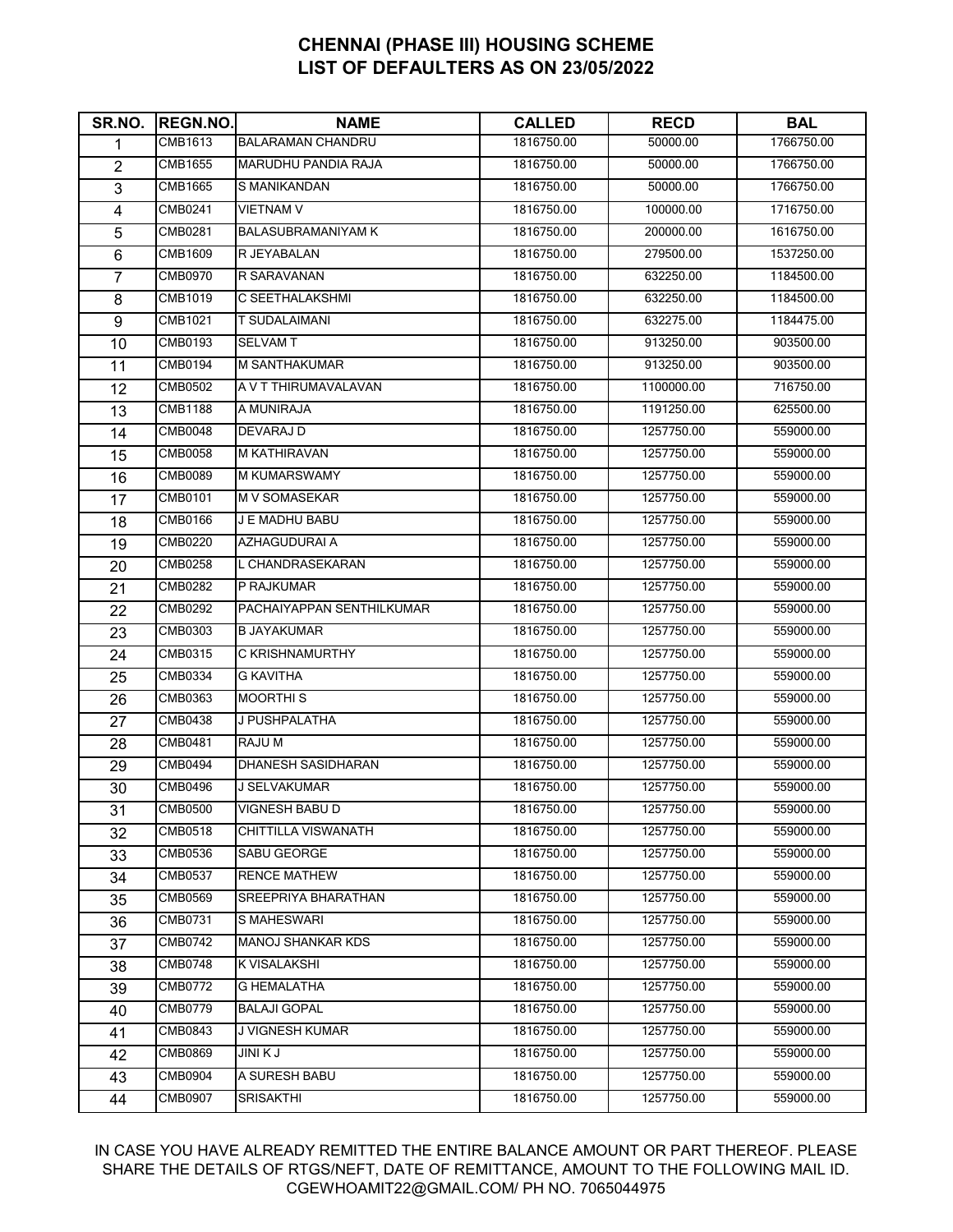| 45 | CMB0919        | <b>S SRINIVASAN</b>       | 1816750.00 | 1257750.00 | 559000.00 |
|----|----------------|---------------------------|------------|------------|-----------|
| 46 | <b>CMB1259</b> | <b>SUSHARANI</b>          | 1816750.00 | 1257750.00 | 559000.00 |
| 47 | CMB1426        | C IYAPPAN                 | 1816750.00 | 1257750.00 | 559000.00 |
| 48 | CMB0263        | NARAYANAN P.E.            | 1816750.00 | 1265000.00 | 551750.00 |
| 49 | CMB0155        | <b>SUBRAMANIAN D L</b>    | 1816750.00 | 1282250.00 | 534500.00 |
| 50 | CMB0547        | <b>VENKATESAN GANESAN</b> | 1816750.00 | 1307750.00 | 509000.00 |
| 51 | CMB0833        | IK ANNAMALAI              | 1816750.00 | 1307750.00 | 509000.00 |
| 52 | CMB0046        | C SASIKALA                | 1816750.00 | 1369550.00 | 447200.00 |
| 53 | CMB1599        | A GANTHI MATHI NATHAN     | 1816750.00 | 1452750.00 | 364000.00 |
| 54 | CMB0328        | M MANIMEKALAI             | 1816750.00 | 1516750.00 | 300000.00 |
| 55 | <b>CMB1639</b> | <b>R NAGARAJAN</b>        | 1816750.00 | 1630358.00 | 186392.00 |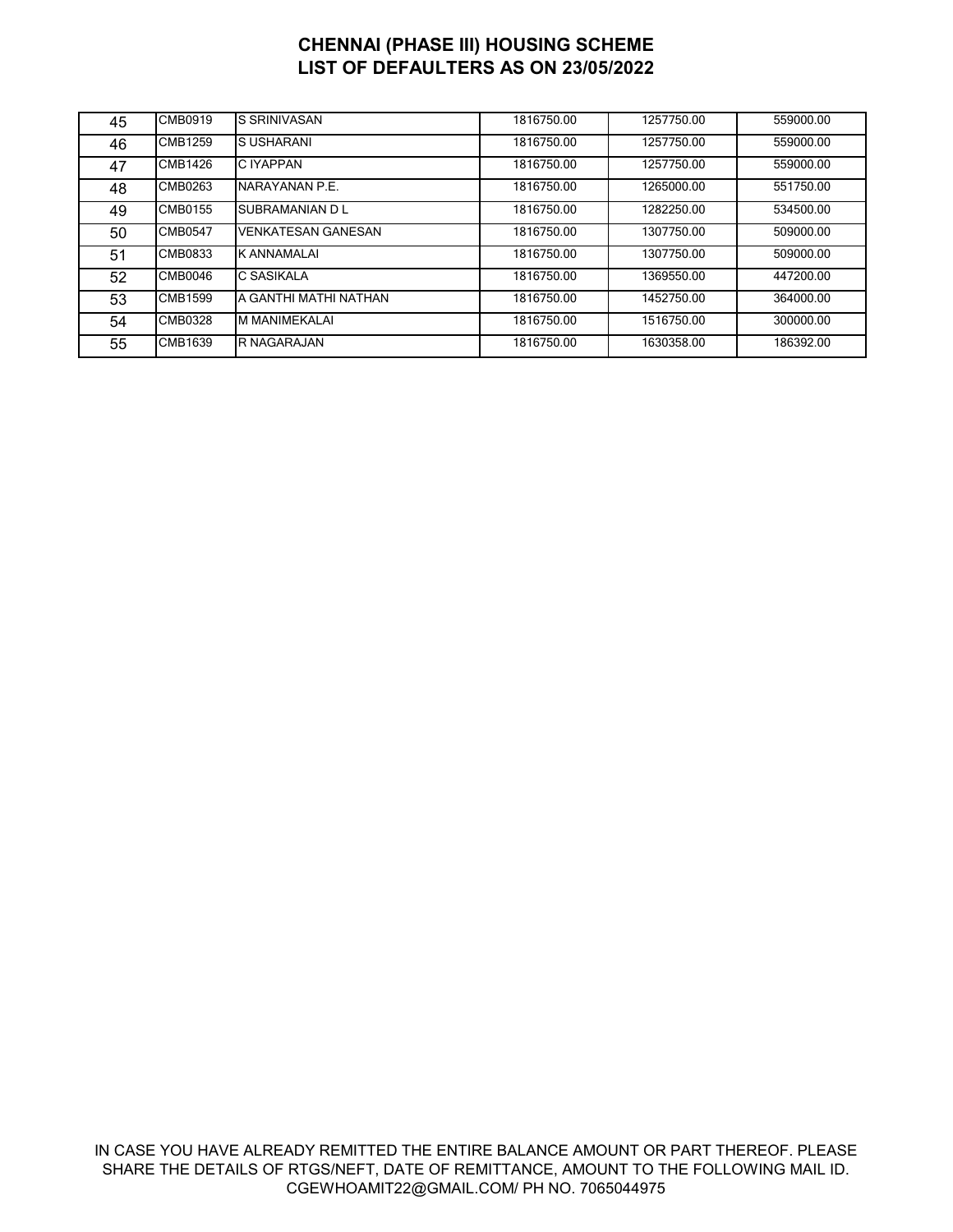| SR.NO.           | <b>REGN.NO.</b> | <b>NAME</b>              | <b>CALLED</b> | <b>RECD</b> | <b>BAL</b> |
|------------------|-----------------|--------------------------|---------------|-------------|------------|
| 1                | <b>CMC1627</b>  | <b>KAMALAKANNIAH G</b>   | 2481700.00    | 50000.00    | 2431700.00 |
| $\overline{2}$   | <b>CMC1594</b>  | <b>DETHIRAJ</b>          | 2481700.00    | 99900.00    | 2381800.00 |
| $\overline{3}$   | <b>CMC1588</b>  | M G RAJAMANICKAM         | 2481700.00    | 100000.00   | 2381700.00 |
| 4                | <b>CMC1597</b>  | <b>D VINCENT THOMAS</b>  | 2481700.00    | 100000.00   | 2381700.00 |
| $\overline{5}$   | <b>CMC1658</b>  | <b>K S RAJENDRAN</b>     | 2481700.00    | 100000.00   | 2381700.00 |
| $\,6$            | <b>CMC1661</b>  | THANGAVELU P             | 2481700.00    | 100000.00   | 2381700.00 |
| $\overline{7}$   | <b>CMC1399</b>  | <b>GUNASEKARAN N</b>     | 2481700.00    | 200000.00   | 2281700.00 |
| 8                | <b>CMC0784</b>  | DEEPAK RAJA TR           | 2481700.00    | 400000.00   | 2081700.00 |
| $\boldsymbol{9}$ | <b>CMC1575</b>  | <b>SRILEKHAK</b>         | 2481700.00    | 400000.00   | 2081700.00 |
| 10               | <b>CMC0912</b>  | <b>DM PUKAZHENDHI</b>    | 2481700.00    | 788100.00   | 1693600.00 |
| 11               | <b>CMC1075</b>  | MANJUNATHAN A            | 2481700.00    | 900000.00   | 1581700.00 |
| 12               | <b>CMC1647</b>  | SAVITHRI DEVI A          | 2481700.00    | 999900.00   | 1481800.00 |
| 13               | <b>CMC0916</b>  | P YOGESWARI              | 2481700.00    | 1000000.00  | 1481700.00 |
| 14               | <b>CMC1553</b>  | SREE RAJAN S             | 2481700.00    | 1158459.00  | 1323241.00 |
| 15               | <b>CMC1638</b>  | <b>M SUNDARAM</b>        | 2481700.00    | 1307750.00  | 1173950.00 |
| 16               | <b>CMC0080</b>  | SUKHDEV THAKUR (CND2155) | 2481700.00    | 1718100.00  | 763600.00  |
| 17               | <b>CMC0147</b>  | RAMESHBABU CHIRADALA     | 2481700.00    | 1718100.00  | 763600.00  |
| 18               | <b>CMC0150</b>  | P SUMATHI                | 2481700.00    | 1718100.00  | 763600.00  |
| 19               | <b>CMC0158</b>  | R NARAYANAN              | 2481700.00    | 1718100.00  | 763600.00  |
| 20               | <b>CMC0179</b>  | D HEMCHANDAR             | 2481700.00    | 1718100.00  | 763600.00  |
| 21               | CMC0215         | <b>M P SWAMINATHAN</b>   | 2481700.00    | 1718100.00  | 763600.00  |
| 22               | <b>CMC0262</b>  | R VIJAYALAKSHMI          | 2481700.00    | 1718100.00  | 763600.00  |
| 23               | <b>CMC0297</b>  | <b>NEERAJA V</b>         | 2481700.00    | 1718100.00  | 763600.00  |
| 24               | <b>CMC0353</b>  | KANAGALAKSHMI N          | 2481700.00    | 1718100.00  | 763600.00  |
| 25               | <b>CMC0382</b>  | <b>B R GOUSALYA</b>      | 2481700.00    | 1718100.00  | 763600.00  |
| 26               | <b>CMC0442</b>  | <b>K PALRAVINDRAN</b>    | 2481700.00    | 1718100.00  | 763600.00  |
| 27               | CMC0515         | <b>GIRIJA LV</b>         | 2481700.00    | 1718100.00  | 763600.00  |
| 28               | <b>CMC0545</b>  | <b>GEENA GB</b>          | 2481700.00    | 1718100.00  | 763600.00  |
| 29               | <b>CMC0720</b>  | SAJU GEORGE              | 2481700.00    | 1718100.00  | 763600.00  |
| 30               | <b>CMC0797</b>  | <b>G JOSEPH</b>          | 2481700.00    | 1718100.00  | 763600.00  |
| 31               | <b>CMC0834</b>  | S SATHISH KUMAR          | 2481700.00    | 1718100.00  | 763600.00  |
| 32               | <b>CMC0890</b>  | DEVI CHELLAIYA           | 2481700.00    | 1718100.00  | 763600.00  |
| 33               | <b>CMC0896</b>  | Y RAVICHANDRAN           | 2481700.00    | 1718100.00  | 763600.00  |
| 34               | <b>CMC0934</b>  | T NARASIMHAN             | 2481700.00    | 1718100.00  | 763600.00  |
| 35               | CMC0973         | <b>B ARULMOZHI</b>       | 2481700.00    | 1718100.00  | 763600.00  |
| 36               | <b>CMC0989</b>  | <b>HEMAMALINI P</b>      | 2481700.00    | 1718100.00  | 763600.00  |
| 37               | <b>CMC0990</b>  | BENJAMIN PAUL J          | 2481700.00    | 1718100.00  | 763600.00  |
| 38               | <b>CMC0996</b>  | VIJAYA KUMAR D           | 2481700.00    | 1718100.00  | 763600.00  |
| 39               | <b>CMC0997</b>  | <b>D S ARVIND</b>        | 2481700.00    | 1718100.00  | 763600.00  |
| 40               | <b>CMC1072</b>  | R SAIRA BANU             | 2481700.00    | 1718100.00  | 763600.00  |
| 41               | <b>CMC1092</b>  | NALINI JAGADEESAN        | 2481700.00    | 1718100.00  | 763600.00  |
| 42               | <b>CMC1115</b>  | EKAMBARAM KARTHIKEYAN    | 2481700.00    | 1718100.00  | 763600.00  |
| 43               | CMC1139         | SURSH N                  | 2481700.00    | 1718100.00  | 763600.00  |
| 44               | <b>CMC1151</b>  | SRIVIDHYA MURALI         | 2481700.00    | 1718100.00  | 763600.00  |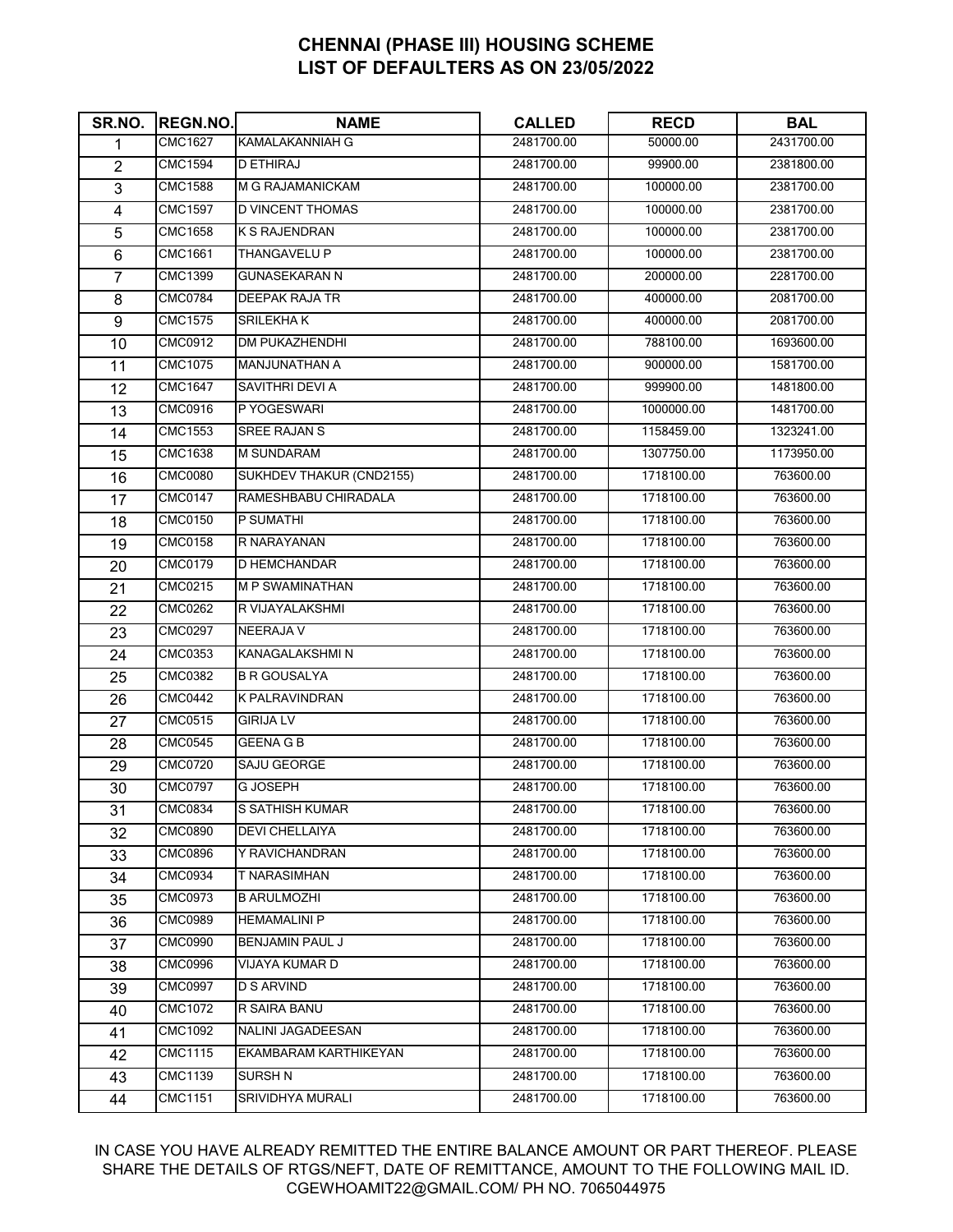| 45 | <b>CMC1199</b>       | NANDA GOPAL SAHA           | 2481700.00 | 1718100.00 | 763600.00 |
|----|----------------------|----------------------------|------------|------------|-----------|
| 46 | <b>CMC1274</b>       | <b>DR GOMATHY M</b>        | 2481700.00 | 1718100.00 | 763600.00 |
| 47 | CMC1331              | P MATHIAZHAGAN             | 2481700.00 | 1718100.00 | 763600.00 |
| 48 | <b>CMC1458</b>       | SRIPATHI VENKATARAMANA RAO | 2481700.00 | 1718100.00 | 763600.00 |
| 49 | <b>CMC1470</b>       | <b>MEYESHWANTH</b>         | 2481700.00 | 1718100.00 | 763600.00 |
| 50 | <b>CMC1471</b>       | <b>M DWARAKA NATH</b>      | 2481700.00 | 1718100.00 | 763600.00 |
| 51 | <b>CMC1476</b>       | <b>SUBHASHREE VIKRAM</b>   | 2481700.00 | 1718100.00 | 763600.00 |
| 52 | <b>CMC1530</b>       | <b>KANNAN S</b>            | 2481700.00 | 1718100.00 | 763600.00 |
| 53 | <b>CMC1559</b>       | RAYAKOTA RAJENDRA PRASAD   | 2481700.00 | 1718100.00 | 763600.00 |
| 54 | <b>CMC1570</b>       | SRINIVASAN AMUDHAN         | 2481700.00 | 1718100.00 | 763600.00 |
| 55 | <b>CMC0256</b>       | <b>G RADHA</b>             | 2481700.00 | 1719100.00 | 762600.00 |
| 56 | $\overline{CMC14}65$ | UMAYADOSS SARAVANAKUMAR    | 2481700.00 | 1720000.00 | 761700.00 |
| 57 | <b>CMC1130</b>       | K SANKAR RAO               | 2481700.00 | 1802700.00 | 679000.00 |
| 58 | <b>CMC1585</b>       | RAJENDRA BOOPATHY S        | 2481700.00 | 1918100.00 | 563600.00 |
| 59 | <b>CMC1555</b>       | <b>DINESH BABU</b>         | 2481700.00 | 2018743.07 | 462956.93 |
| 60 | <b>CMC0952</b>       | LINGAIAH R                 | 2481700.00 | 2218100.00 | 263600.00 |
| 61 | CMC0019              | R RAVICHANDRAN             | 2481700.00 | 2288500.00 | 193200.00 |
| 62 | <b>CMC1214</b>       | <b>D SIVAPRAKASAM</b>      | 2481700.00 | 2300000.00 | 181700.00 |
| 63 | <b>CMC0783</b>       | S MAHALINGAM               | 2481700.00 | 2318100.00 | 163600.00 |
| 64 | <b>CMC1615</b>       | DOLLY S                    | 2481700.00 | 2381700.00 | 100000.00 |
| 65 | <b>CMC1281</b>       | <b>K RANGANATHAN</b>       | 2481700.00 | 2480100.00 | 1600.00   |
| 66 | <b>CMC0274</b>       | S KALYANI                  | 2481700.00 | 2481100.00 | 600.00    |
| 67 | <b>CMC0283</b>       | D VISWANATHAN              | 2481700.00 | 2481100.00 | 600.00    |
| 68 | CMC0647              | <b>MAHARAJAH RAJAPPA</b>   | 2481700.00 | 2481100.00 | 600.00    |
| 69 | <b>CMC1044</b>       | P SUBRAMANIAN              | 2481700.00 | 2481100.00 | 600.00    |
| 70 | <b>CMC1577</b>       | PARTHASARATHY K            | 2481700.00 | 2481100.00 | 600.00    |
| 71 | <b>CMC0875</b>       | SHAIK GHOUSE BASHA         | 2481700.00 | 2481200.00 | 500.00    |
| 72 | <b>CMC1134</b>       | <b>KRANTHI JARAPALA</b>    | 2481700.00 | 2481200.00 | 500.00    |
| 73 | <b>CMC1522</b>       | <b>BHARATH S</b>           | 2481700.00 | 2481600.00 | 100.00    |